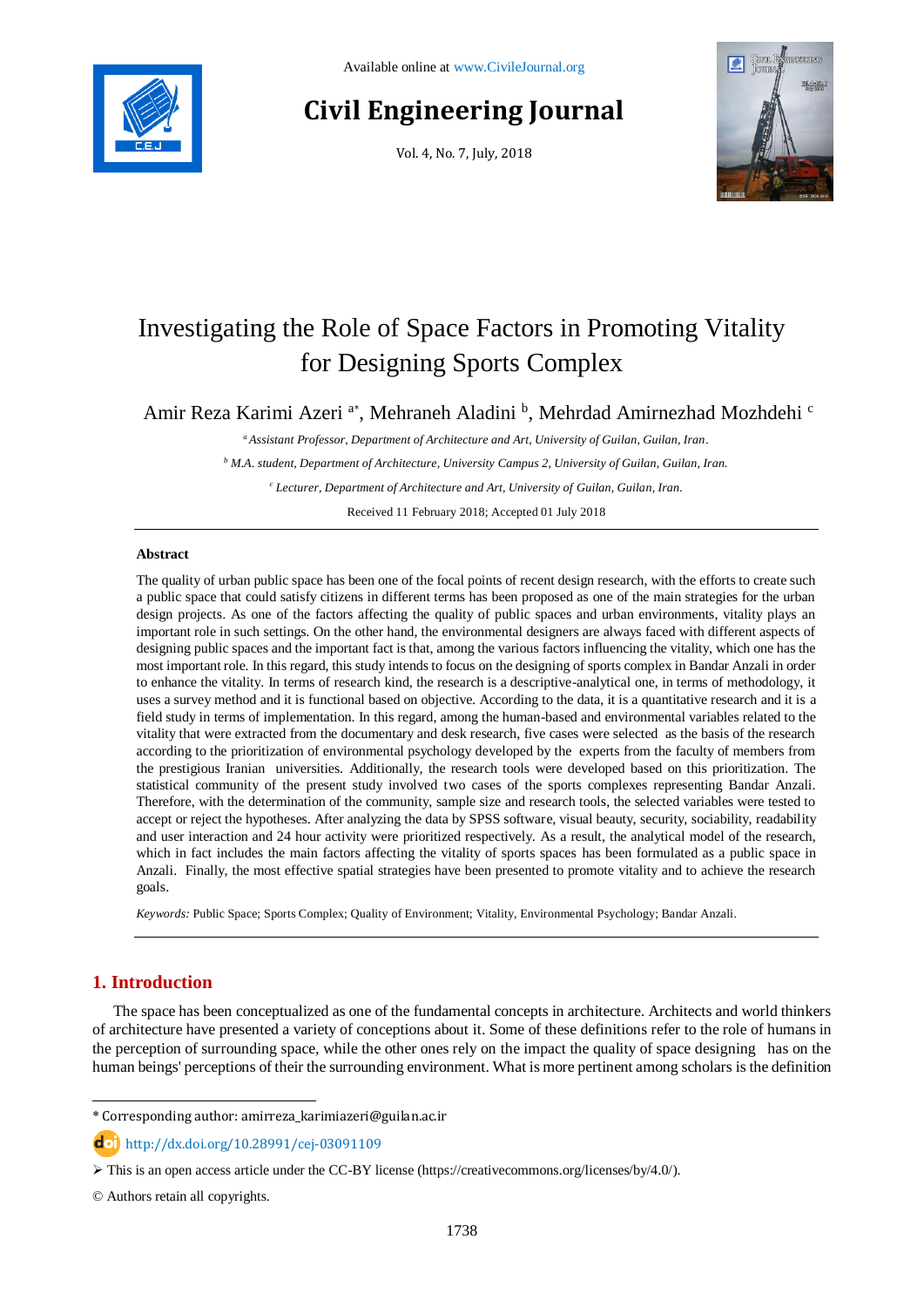#### *Civil Engineering Journal* Vol. 4, No. 7, July, 2018

provided about the space, which includes both human elements and its surroundings. One of the definitions is originated from the interaction between man and his/her surroundings or the interaction between subjectivity and objectivity. According to this definition, the human's perception of space is of great importance, which has led many prominent scholars to suggest patterns for improving the quality of architectural design in this contemporary period [1].

Public spaces are one of the main urban spheres in which civil life flows and the transcendental dimension of human relations is manifested. These spaces - with varying scales across Iran, during the Sunni period, paved the way for social solidarity, but with the transformation of the city's spatial organization in the modern era, these spaces were devastated by their social burden and nowadays no collective life could be imagined in these cities. Also, the civil life is not considered as a part of the use of a typical city anymore [2]. According to the viewpoints of Western scholars, such components as social interference, flexibility of spaces, meaningfulness of place, vitality, comfort, peace, convenience and recreation are vitally important in urban spaces [3]. According to the mentioned definitions of qualities of collective spaces, the vitality - as one of the characteristics of environmental quality- is one of those criteria influencing on the quality of urban and public spaces.

#### **1.1. Problem Statement**

If we consider city as a living organism, it needs vitality and happiness for survival [4]. One of the most important psychological needs of the human being is having joy, satisfaction and happiness. Like all the other creatures on the earth, the human being has its own social life. Hence, his need for happiness is imperative and is demonstrated through his need for life and conducting activity in the lively environment [5]; since the mission of art and architecture is to develop the human's biological condition by improving the quality of space; and this is realized when it is not only responsible for the functional and aesthetic aspects, but also for the psychological needs and everyday dreams of individuals, the vitality can be considered as an integral part of a desirable architecture, which seeks to convey the sense of glory to the audience of space [6]. Therefore, vitality and liveliness are the main components of a qualified city space. Psychological anxiety and stress are serious problems which human being experience in the era of technology, both of which led to a decrease in the sense of happiness for them. Also vitality and liveliness deficiency is clearly visible in our country's urban spaces, which, in consequence, can increase the violence, depression and the tendency towards unhealthy amusements by citizens [7]. Therefore using the factors that cause vitality and joy in the architecture monuments and particularly, in public spaces, provide a joyful space, which is a necessary matter. So, with considering this need, we require a place to resolve this problem; sports spaces can be influential in promoting vitality as a space where people act alone or in groups. The term "exercise" means performing regular physical training to complete physical and mental strength. According to the meaning derived out of Dr.Moien's dictionary (2002), [8], what is more important than the exercise itself, is the results and outcomes which are included in development of physical strength and mental issues. Nowadays what has challenged our modern sporting venues is the mere use of instruments capable of covering large spaces, structures that can be used as the crust of an industrial factory or even a warehouse. What gives life to the architecture of the sports spaces is the activity done within them. The stadiums, while enjoying the international and national standards provided by the relevant organizations, should enjoy an appropriate quality and quantity to make the users satisfied. On the other hand, due to the expansion of cities and the increasing population growth, our need for sports spaces has increased, but as it seems, in some cases, even by considering the large amount of capital to build such complexes, they seem to be inefficient and the existing sport complexes do not have the proper utility quantitatively and qualitatively. It appears that with applying the proper functional-physical quality components, the sports complex can play its role in promoting the components of vitality. Therefore, while possessing desirable environmental qualities, the sports complexes are better to have the vitality as one of the important components of spatial qualities and provide an appropriate place for promoting it as much as possible. The vitality includes a number of components that can be helpful for finding effective strategies if the roles of the physical components (independent) on the human-based components (dependent), most importantly- in proportion to the type of user that is in the current research called the sports complex- being prioritized and evaluated by targeting. Therefore, the main hypothesis of the research includes sub-hypotheses in order to determine the role of the most important factors regarded in depth within the theoretical framework.

## **2. Research Background**

So far, many studies have been conducted on improving the quality of urban spaces as the most important venue for the social interactions and the source of the vitality and dynamism of the cities. The investigations stressed on the environmental-behavioral effects both inside and outside of Iran. In terms of the global experiences, some of the prominent scholars who have focused on the mental-spiritual impacts of urban spaces on people's behavior, as well as on environmental-behavioral influences, with their unique ideas included: Kevin Lynch, Erving Goffman, Roger Barker, Amos Rapoport, William Whyte, Habermas, Jan Gehl and Jane Jacobs. Several studies have also been conducted in Iran regarding the quality of public and communal spaces and how it is perceived together with regarding the impact of space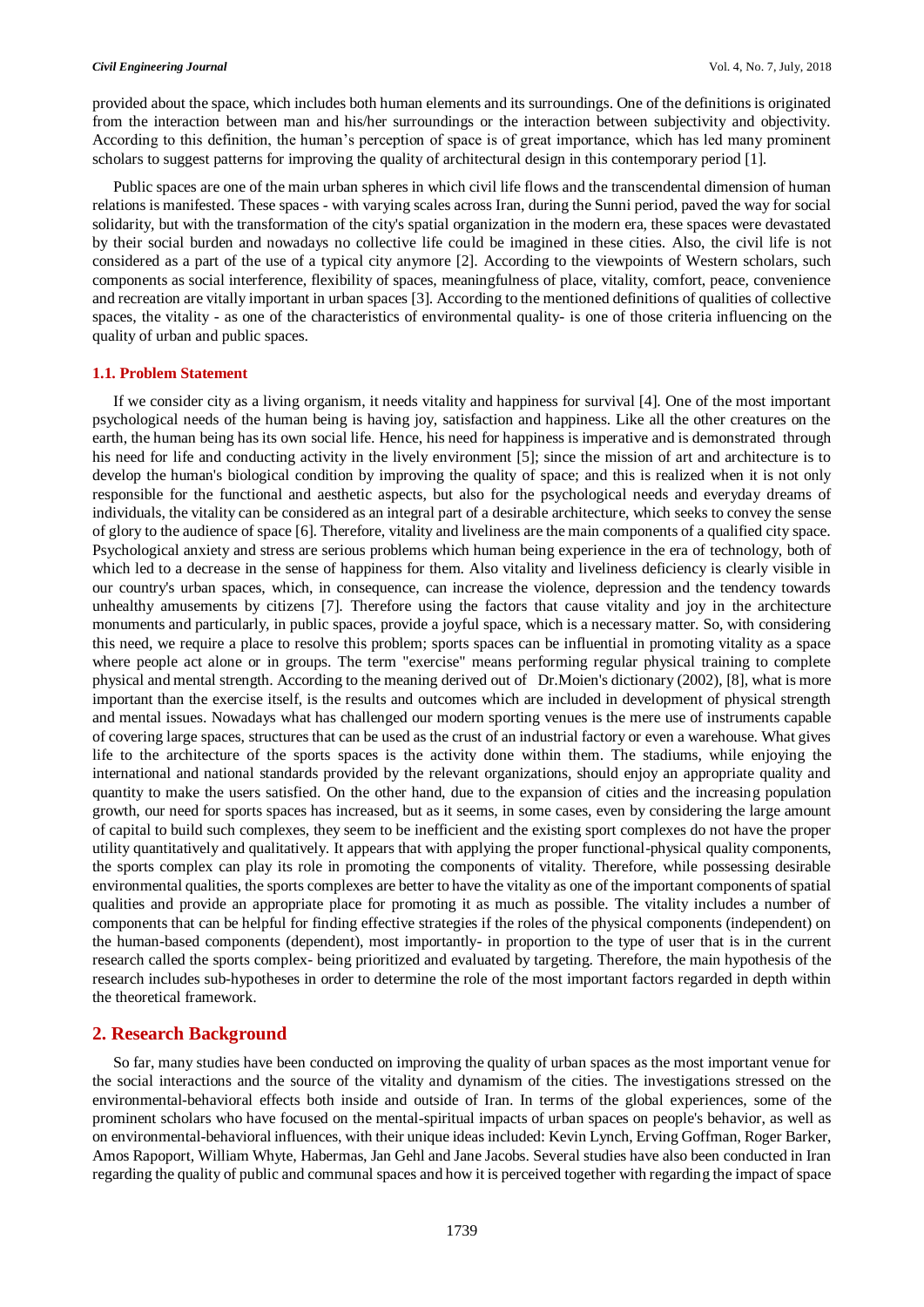on human behavior. Mehdi Khak Zand and Kourosh Aghabozorgi, (2016) [3], have argued that vitality is one of the important components in urban spaces and is of great importance.

Some researchers also published articles about vitality as one of the most influential environmental qualities. Also, they considered how to create it within the open spaces of the city, with its architectural features are briefly expressed. Marand Ahmadi and Nastaran and Lida Balilan Asl, ( 2015) [5], studied the vitality of urban spaces and concluded that the impact of a psychological urban environment on citizens convinced them to carry out useful activities and , in consequence, it provided them with the possibility of carrying out activities in full physical and mental security. Also, with studying vitality criteria, Leila Kayini and Parisa Hashempour, (2015) [6], have concluded that vitality in space, especially in public spaces is very necessary. Public spaces are interfaces between individual and group activities. Therefore, in this research, we have tried to contribute to identify the factors influencing the livability of public spaces, creating a lively architectural space to lessen the void of these spaces. With studying the physical characteristics and their effects on vitality and livability in some of the old neighborhoods in Isfahan, Ahmad Shahinvandi et al (2015) [9], stated that vitality and livability, in terms of spirit and meaning, along with the body of the city, are closely correlated with the quality of life. Also in connection with the quality of public space, Nahide Rezaei et al (2016) [10], contended that the public spaces are the places where the individuals should hang out in and show their participation in the social life. Therefore, social life should always exist in these spaces. So vitality is essential. Hossein Hamidi and Naeema Esmaeilzadegan, (2011) [11], have also examined the factors influencing on the performance of urban parks with stressing on performance and vitality.

According to the research, it seems that the vitality characteristic is mainly studied in open spaces and semi-urban areas and only some of its features have been considered; also some research was done on the recognition of this component and its impact on Public spaces together with regarding the interior spaces in addition to their outer spaces, such as the sports complex. Therefore, what distinguishes future research from other researches is the examination of human-based and environmental factors and prioritization of them as vitality components that can be effective inside and outside of a sports complex as a public space.

## **3. Definition of Concepts**

#### **3.1. Public Space**

Public spaces are shared by different social individuals and groups; these spaces are the places for exchanging ideas. Indeed, they serve as a space for the formation of social networks. Such spaces are an experience rather than just a space [10]. Urgent presence in the city's public environment and what is considered in urban design as the liveliness of space, due to the mere physical presence of individuals (without emphasizing the purpose of their presence or familiarity with each other), is repeatedly referred to as value; In Islamic References, this goal is not acceptable [12]. In general, creating a successful public space that can accommodate different individuals and groups requires attention to their operational and environmental characteristics. Functional specifications of the public spaces can influence on the quality and quantity of attracting people in order to reach an agreement and interaction in such spaces [10].

## **3.1.1. Sport Spaces**

Leisure activities cover a wide range of activities such as artistic, cultural, sporting, pilgrimage, auditory , visual, recreational and entertainment, social relationships, relationships with nature, studying and computer activities, each of which needs its own platform. Recreational activities that take place outside the home are of a more collaborative nature, requiring special space and facilities. In this regard, public spaces play a major role in providing a platform for the formation and coherence of such activities [13]. Any sporting ground created for physical activity, recreation or exercise is a social and vital place that contributes to the health and well-being of the community. In order to maximize the use of these facilities, their availability is essential for all parts of the society [14]. Undoubtedly, there are several factors in the field of sport that individually challenge the behavior of an athlete or coach. One of the most important factors that can undoubtedly be considered as the most important factor of the athlete's inner part is the motivation and the motivators. Several factors are effective in motivating athletes. One of the important motivators is the desirable environmental conditions [15]. Due to the fact that the places and sports spaces are the basis for the implementation of sports activities and programs, and their quantity and quality are influential on the implementation of exercises, competitions and sports competitions and the development of sports among different classes of society, sports science experts are concerned about the predictors, type of design, the construction of places and sports spaces required by the young population of the country [16].

### **3.2. Quality of Environment**

Environmental quality is the assessment of the environment in relation to the requirements of one or more aspects, or for the needs or demands of each human being. The environmental quality of a complex is a subject involves different perceptions, attitudes and mental values as between groups and individuals [17]. The quality of the environment is a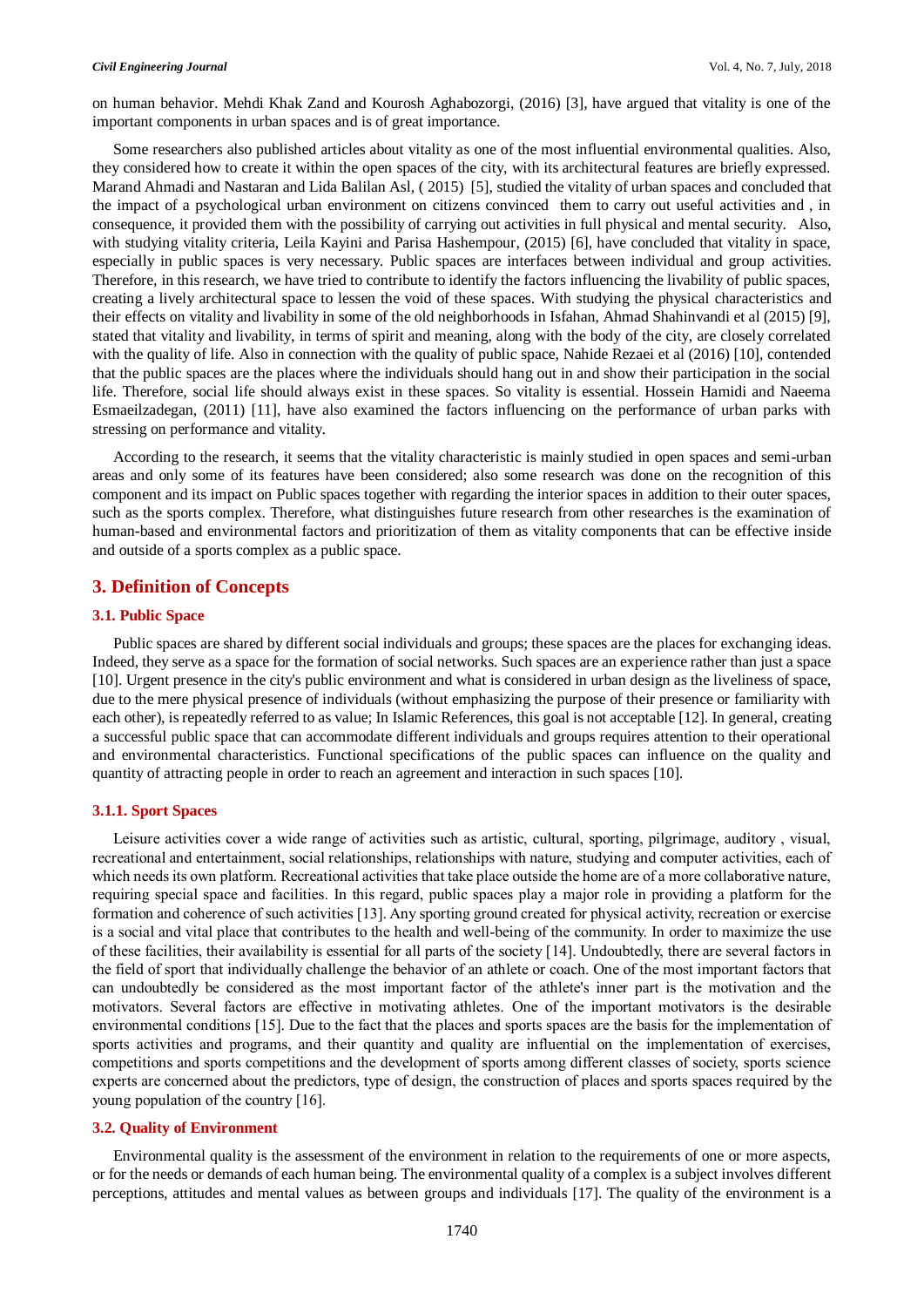#### *Civil Engineering Journal* Vol. 4, No. 7, July, 2018

subset of the quality of life. The quality of life affects the quantitative and qualitative aspects and does not make sense without the quality of the environment in which we live. Therefore, it can be said that the quality of the environment is a part of the quality of life, and includes all factors which partly makes the human beings satisfied [18].

Alan Jacobs and Donald Appleyard (1987) published an article in the Journal of the American Association of Urban engineers entitled "Going Towards a Urban Designation Manifesto". They sought to promote a set of qualities that can be enlisted with the following order: 1- Vitality; 2) identity and control; 3) access to opportunities; imagination and happiness; 4) authenticity and meaning; 5) social and universal life; 6) urban self-reliance; and 7) an environment for all [19]. Therefore, given the fact that the public spaces are for the presence of the individuals and their participation in the life of their community, the social life needs to be existed in such spaces; in consequence, as one of the environmental qualities that influences public spaces, including sports complexes, the vitality has a significant role in these spaces.

## **3.2.1. Vitality**

According to the definitions for the qualities of public and communal spaces, as an environmental feature, the vitality is one of the criteria affecting the environmental quality of urban and public spaces. For the term "vitality", there are various equations across the West, including Livability, Liveliness, and Vitality; except Vitality, other words are more closely related to such concepts as viability and livelihood [20]. Being alive is a quality, this quality is evident in such realities as the social relations of people in space or how everyone exercises the right to choose and collective discourse in space. Therefore, the community can be considered as one of the indicators for vitality norm in urban design [21]. According to the definitions given in relation to activity and vitality, a "lively urban space" is a space in which the presence of a significant number of individuals with their variability (in terms of age and sex) during an entire day time whose activities appear mainly in selective or social terms could be observed [4]. In fact, it is a lively atmosphere where - during an entire day time- different people come voluntarily to spend moments in space; in other words, the space should be in such a way that people come and stay [20]. A significant factor for attracting attention to a place is how the user understands the physical environmental perceptions and how decides to determine the quality and efficiency of the outlook [22]. With the studies done, it is concluded that in order to provide space for attracting people and then retain them in space, firstly, there must be attractive elements and agents, and people should not get in trouble to stay in that space while being satisfied with [4]. An experience of vitality is expressed in terms of time, space, power and intention [23]. Such criteria as body and design are the most important factors affecting the quality of urban spaces and promoting the qualitative like vitality, safety, security, diversity, sociality, permeability, readability and flexibility [9].

## **4. Research Methodology**

This research was conducted with a survey method and is a descriptive one. The information obtained through field method includes images and theoretical and library scanning, based on information in library archives such as dissertations, books, and the use of authoritative online sources such as articles. First, the discovery of the problem was done through a variety of approaches. Next, based on the acceptance of the existence of a reciprocal relationship between the sports complex and the vitality, the investigation of the research data was carried out by analyzing them and examining the positive and negative points and conclusions of each of the effective factors in this field for realizing the purpose of the research, which itself is of a practical nature, for providing the appropriate guidelines for designing a sports complex in order to enhance the sense of vitality. To do so, according to the research steps listed in figure 1, information has been gathered to achieve the theoretical literature of the subject through documentary and library methods in order to meet the criteria for the vitality issue. Measuring the potential of space for vitality needs information about qualities and effective measures. At this stage, the faculty members from prestigious universities have chosen and prioritized the criteria by evaluating the opinion of four experts in the field of environmental psychology. In order to achieve the design patterns, a researcher-made closed questionnaire was provided with the statistical community through random sampling (Sample size is selected based on Morgan's table). The results were extracted and analyzed. The statistical population of this research is from Bandar Anzali. In order to do this research, two samples of sports complexes representing Bandar Anzali, which annually had the highest numbers of clients based on the statistics of the Department of Sports and Youth of the City were selected. One of them was the Ansari Sports Complex and the other one was the Seidgar Complex. The statistical community involved those clients referred to the complexes. For this process, the Cornbach alpha (Cronbach's alpha was calculated at 78%) was applied in order to determine the reliability of the questionnaire while the face validity was used for testing the validity of the questionnaire. After the community was chosen, sampling was done and data was collected. The data with its quantitative nature was automatically saved in the Excel software, next transferred to SPSS software in order to be analyzed and extracted and finally the effective solutions were formulated.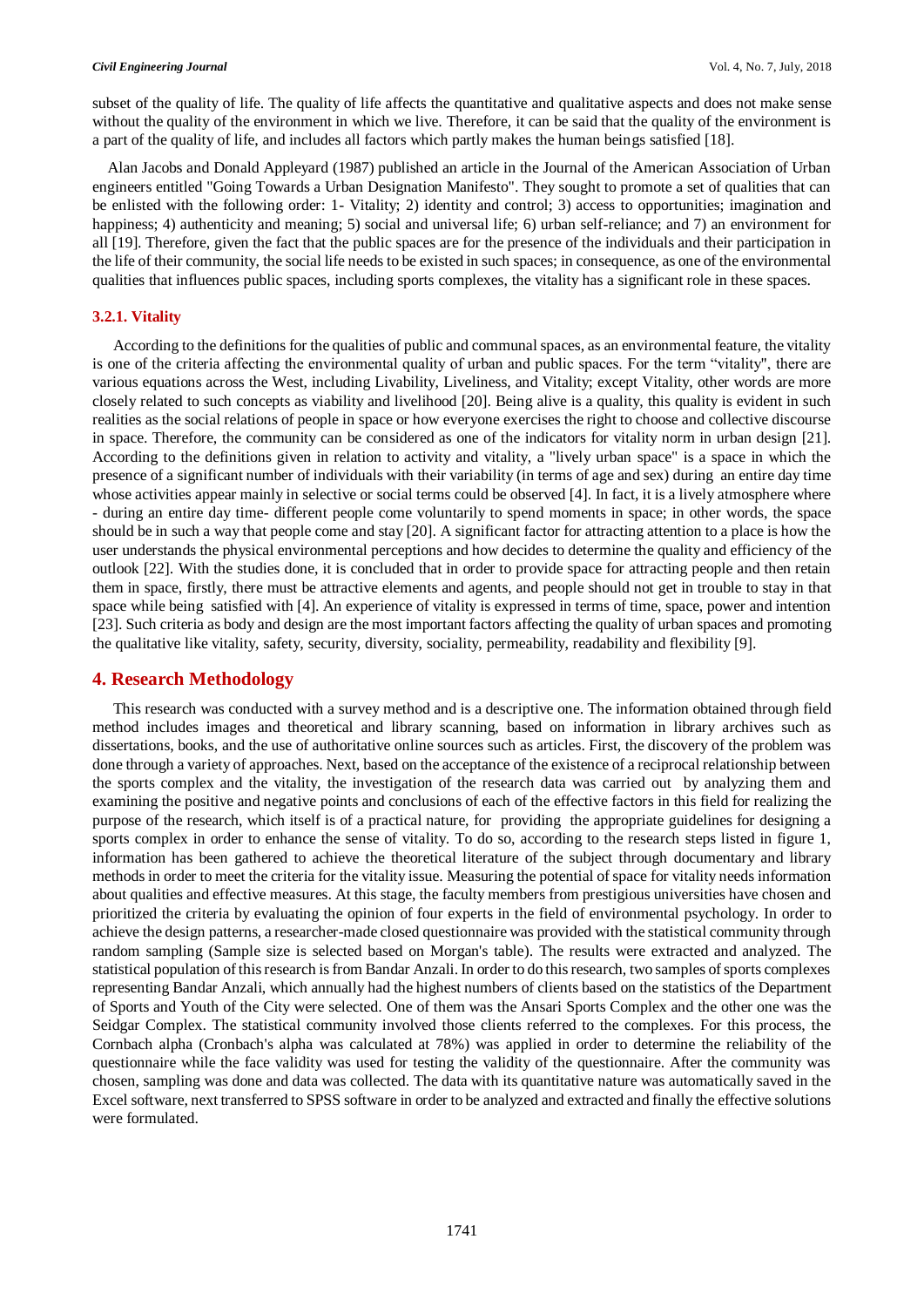

#### **Figure 1. Steps of the research**

# **5. Theoretical Framework of the Research**

Considering the theoretical concepts and foundations and finding the relationship between the body of the sports complex as a public space and vitality- which is one of the components of the quality of the environment required in these spaces- the components of vitality were tabulated based on the views of theorists and experts as follows.

| Factors influencing on vitality (variables of vitality) |                                                 |                                 |                    |  |
|---------------------------------------------------------|-------------------------------------------------|---------------------------------|--------------------|--|
| Security<br>flexibility                                 |                                                 | Space proportions               | [6]                |  |
| Comfort                                                 | Accessibility                                   | Friendly relations              | $[19]$             |  |
| Climate comfort                                         | Competition                                     | Gathering of people             | $\lceil 24 \rceil$ |  |
| User-interference and 24-<br>hour activity              | Vitality and happiness<br>Separation of privacy |                                 | [25]               |  |
| Permeability                                            | The Power of choosing<br>green space            |                                 | $[5]$              |  |
| Presence/tendency                                       | vision<br>Possibility to rest                   |                                 | [9]                |  |
| Transparency                                            | Quality of vision<br>Identity                   |                                 | [10]               |  |
| Readability                                             | Helpful density of individuals<br>Respect       |                                 | [26]               |  |
| Physical diversity                                      | Right to choose                                 | Light, texture, color,          | $[27]$             |  |
|                                                         |                                                 | materials-conditioning          | $[21]$             |  |
| Profile Diversity                                       | Institutional capacity                          | Social class                    |                    |  |
| Visual Beauty                                           | Size and form<br>Creativity                     |                                 | [29]               |  |
| Pleasant Experience                                     | Communication and collaboration efforts         | The presence of communal spaces |                    |  |
| More Health                                             | Sociability                                     | Perception                      | [30]               |  |
| Social Interactions                                     | The open and Semi- open space                   | <b>Watching People</b>          | [31]               |  |

**Table 1. Factors affecting vitality from the viewpoint of the experts**

At this stage, a survey was conducted with four psychologists who were the leaders in the field of environmental qualities and the review was conducted through a semi-structured interview and a responder questionnaire; the influential variables of vitality were reviewed by them and their views on the subject and its different dimensions were tabulated (Table 2). Finally, with reviewing and verifying the findings of the literature, the research entered into its next stage.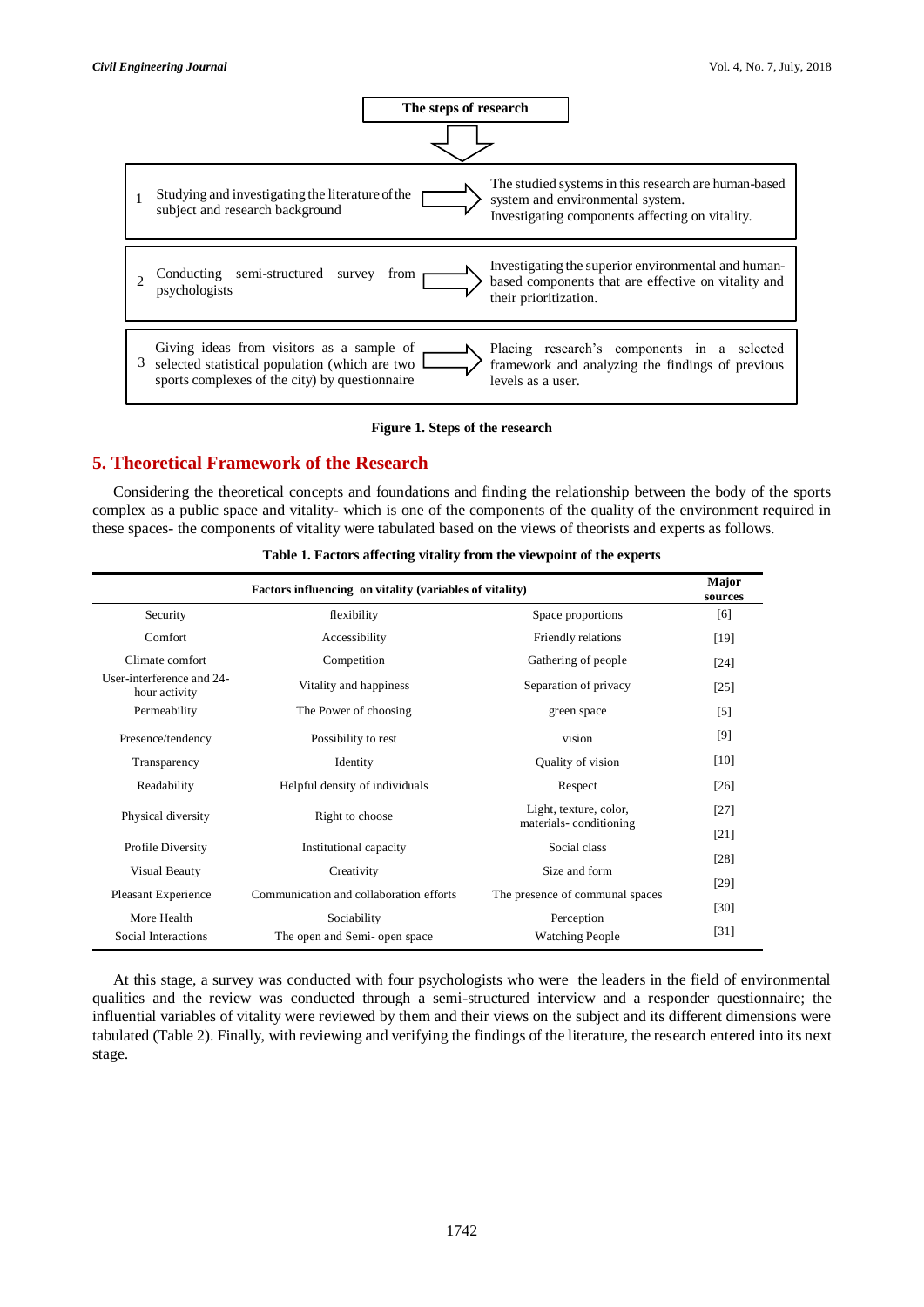| <b>Vitality</b>                   |                                                          |                              |                          |  |
|-----------------------------------|----------------------------------------------------------|------------------------------|--------------------------|--|
|                                   | <b>Human-based Factors</b>                               | <b>Environmental Factors</b> |                          |  |
| Pleasant experiences              | Creativity                                               | Security                     | Readability              |  |
| More Healthy condition            | Having the right to choose                               | comfort                      | Diversity of user        |  |
| Social Interactions               | Competition                                              | Climate comfort              | Visual beauty            |  |
| Perception                        | Separation of privacy                                    |                              | Flexibility              |  |
| Vitality and happiness            | Gathering of people                                      | Permeability                 | Availability             |  |
| The possibility of taking<br>rest | <b>Friendly Relations</b>                                | Tendency and presence        | useful density of people |  |
| Power to choose                   | Transparency<br>Respect                                  |                              | Organizational capacity  |  |
| Identity                          | Social Class<br><b>Physical Diversity</b><br>Sociability |                              |                          |  |

#### **Table 2. Factors affecting vitality with its classification including the human and environmental variables**

After summing up the expert opinion and prioritization about the physical and human-based factors affecting vitality, 5 components were selected from each of the independent and dependent variables. The systems studied in this study include human systems and environmental systems. The effective variables in the research areas, especially the environmental variables and other independent and dependent variables, were extracted from the respective research literature. In this research, for the human system, the characters related to vitality include vitality and happiness, respect, pleasant experiences, friendly relationships and social interactions while the environmental system includes, security, readability, visual beauty, user's interference and social activity. The effectiveness of the environmental variables on human variables were investigated by the mediators (Table 3).

### **Table 3. Results derived out of prioritizing the selected human and environmental factors influencing on vitality from the viewpoints of the experts and their roles in formulating the hypotheses**

|   | Architecture                                   |                             | Psychology                 | The ultimate goal  |
|---|------------------------------------------------|-----------------------------|----------------------------|--------------------|
|   | <b>Independent Variable</b>                    | other Factors               | <b>Dependent Variables</b> |                    |
|   | Security                                       | Reducing stress             | Joy and happiness          |                    |
|   | Readability                                    | Availability                | Respect                    |                    |
|   | Visual beauty                                  | Visual perception           | Pleasant Experience        | Promoting vitality |
| 4 | Users' interference and 24-<br>hour activities | Spatial communication       | Friendly relations         |                    |
|   | Sociability                                    | taking part and association | Social Interactions        |                    |

Subsequently, considering the human and environmental factors, categorizing and prioritizing them by experts, hypotheses were analyzed as follows, and the research tools\* were presented.

- It seems that the development of safe physical spaces in the sports complex, due to its role in reduction of stress and concern, contributes to the creation of joy and happiness in order to promote vitality.
- It seems that the creation of a readable space in the sports complex- through the availability of spaces-plays a role in promoting vitality through establishing respect.
- It seems that creating attractive visual effects in the sports complex, through increasing visual perception, contributes to the creation of a pleasant experience for the promotion of vitality.
- It seems that the combination of user interference and 24 hour activity in the sports complex plays a role in creating friendly relationships through spatial communication in order to enhance vitality.
- It seems that the creation of a social atmosphere in the sports complex, due to the occurrence of participation, plays a role in the development of social interactions for promotion of vitality.

## **5.1. The Conceptual Definition of Variables**

-

**Security:** Security is a kind of feeling peace and inner comfort, which is derived from the active components of the environment. Kevin Lynch stated that: A decent image of the environment gives to a person a sense of security. He also interpreted that having a clear picture of the environment means that one can easily identify the components of the environment and connect them in their mind in an interconnected form [32].

<sup>\*</sup> The researcher-made questionnaire of closed-response questionnaire includes 30 questions that measure the role of the physical variable related to each hypothesis on the human variable.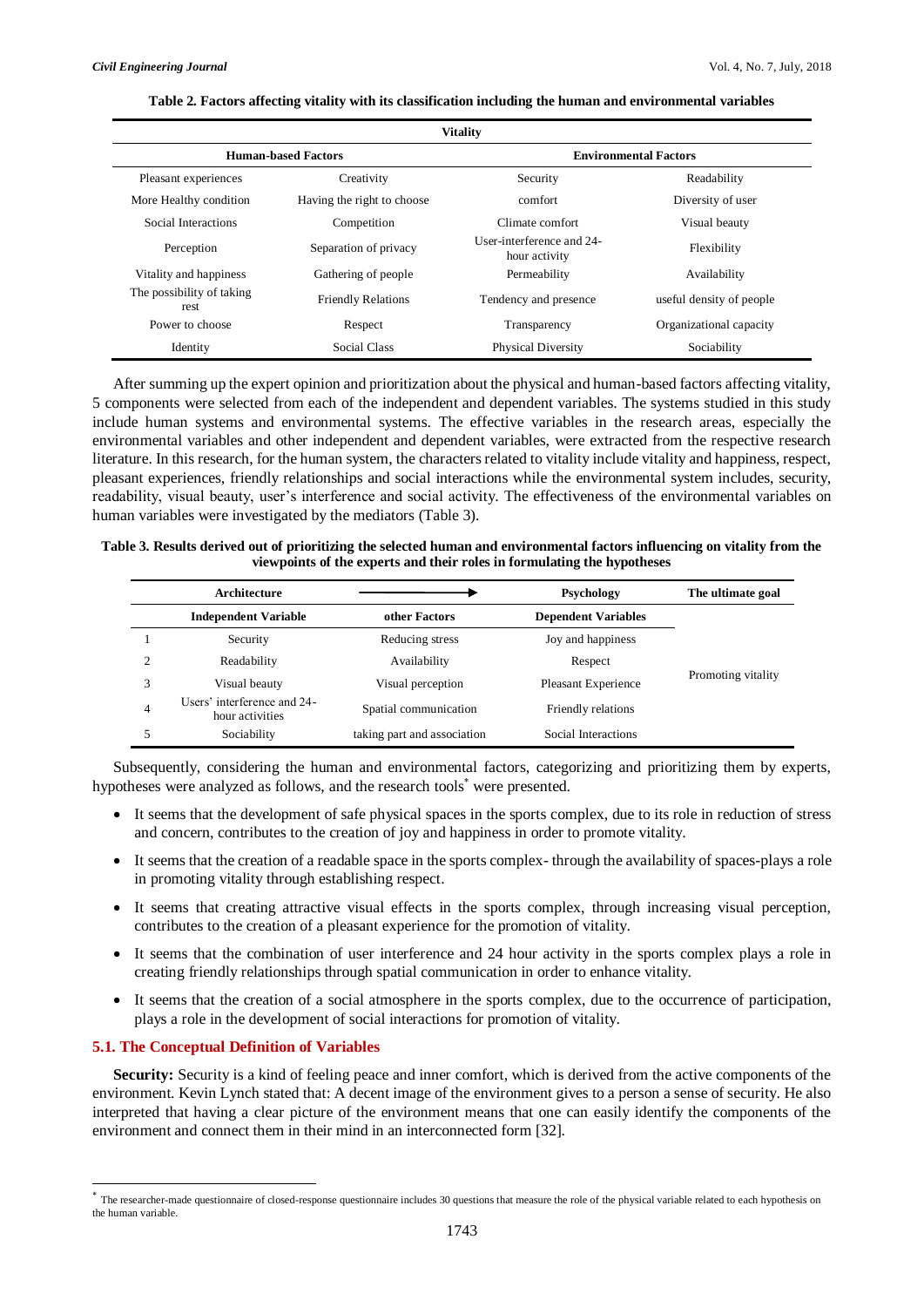**Readability:** Readability is the same quality that makes the environment accessible and is active across two levels of physical form and activity patterns [33]. In practice, part of the degree of choice is offered by a place is related to its degree of readability. This implies how much people can achieve perception or understanding of that place [34]. To select multiple options for a space, simply providing it doesn't suffice: enjoyment of the required clarity and readability leads to represent the possible options to the users [21].

**Visual beauty:** The visual perception of urban environments is a product of perception and recognition, and this is what explains how the space looks attractive in our minds. As cultural ideas are constructed socially and culturally, then beauty must be at least in part more than simplicity in the minds of the observer. It is important to recognize that the general taste of the special environments is beyond the criterion of beauty. Jack Nasar recognized 5 characteristics of the lovely environments: 1. Cleanliness and good maintenance; 2. Historical authenticity; 3. Order; 4. Natural color; 5. Open and defined spaces [28].

**User Interface and 24-hour activity:** It is a lively center comprised of different spaces, with a significant numbers of people of diverse ages, sex, social and economic backgrounds, during an entire day time and early nights who gather in such public spaces and spend moments there. They will be willing to return to it again and again. [35]. Users' interference ensures that there are opportunities for constructive collisions and contacts without coordinating people (accidental) with each other. Also, it facilitates the convenience of social visits and activities. Therefore, the central area has become an important focal point for collective engagement [36].

**Socialization:** Social life and collective life are an opportunity to get rid of everyday tensions, spending leisure time, social interactions, gathering of people and groups and a place to attend, freedom of speech and expression [37].

**Joy and Happiness:** Vitality and happiness are the most important factors in human life. So, today, the quality and the status of societies determine their liveliness. The best society is the one that can determine the amount of happiness for more people [38].

**Respect:** Human relationships can be defined as a way of treating and respecting the social situations of individuals or groups that have created these situations [39].

**Pleasant Experiences:** Sustainability (the way and the extent of protection of space), personalization and visual pleasantness of the space are effective in attracting people to a campus and receiving mental comfort from the space. This is a feature that causes people to choose it for stopping, walking and experiencing the collective life [27].

**Friendly Relationships:** The social relation is the possibility that individuals will behave in a meaningful way. The social relation can be agreed upon through mutual satisfaction. Individuals need to establish a social relationship, and therefore provide opportunities for experiencing it. A social relation is made for specific purposes, or an emotion that involves friendship, kinship, and neighbourly relations, or rational seeking to maximize the chance of individuals achieving the goal [18].

**Social interactions:** Social interaction means creating a relationship between two or more people which leads to a reaction between them, and this kind of reaction is known to both parties. Therefore, meaningless relationships do not fall within this definition [37].

# **5.2. Introduction of the Studied Area**

-

The city of Bandar Anzali has a central district, two villages (Kapurchal-Hasan Rood), a city (Bandar-Anzali) and 29 villages that are connected to the Caspian Sea from the north, to the city of Some Sara from the south, to Rasht from the east and to the city of Rezvanshahr, from the west. The city is located in the northern province of Guilan with an area of 299.318 square kilometers in the range of 49 degree and 27 minutes of east longitude to 37 degrees and 28 minutes of north longitude of the meridian [40], with an area of 49.31 square kilometers. Bandar Anzali is one of the densest cities in Iran in terms of population [41]. The city had a population of 141421 people in 2017, and within the horizon of the plan (1421), has been calculated to be as 217140 people\* . Following these calculations, the total shortage of sports centers in Bandar Anzali has been determined. Therefore, due to these shortcomings, the study of the subject in this statistical society requires a necessity. For this purpose, a case study in this study is two famous sports arenas in Bandar Anzali that have the highest number of visitors throughout the year according to the statistics of the Department of Sports and Youth of the City. One of these complexes is the Ansari Sports Complex and the other one is Seidgar Sports Complex; and the statistical community involves those referring to these complexes. In fact, the number of these referrals indicates the number of communities, which has an average of 950 people. By specifying the size of this community and keeping track of Morgan's table, the sample size included 274 people.

<sup>&</sup>lt;sup>\*</sup> Considering that the population was listed on the site of Iran's statistics until 2016; for calculation of population status (2016) and plot horizons (year 2042), three methods of linear growth model, type-1 and type-2 models have been used.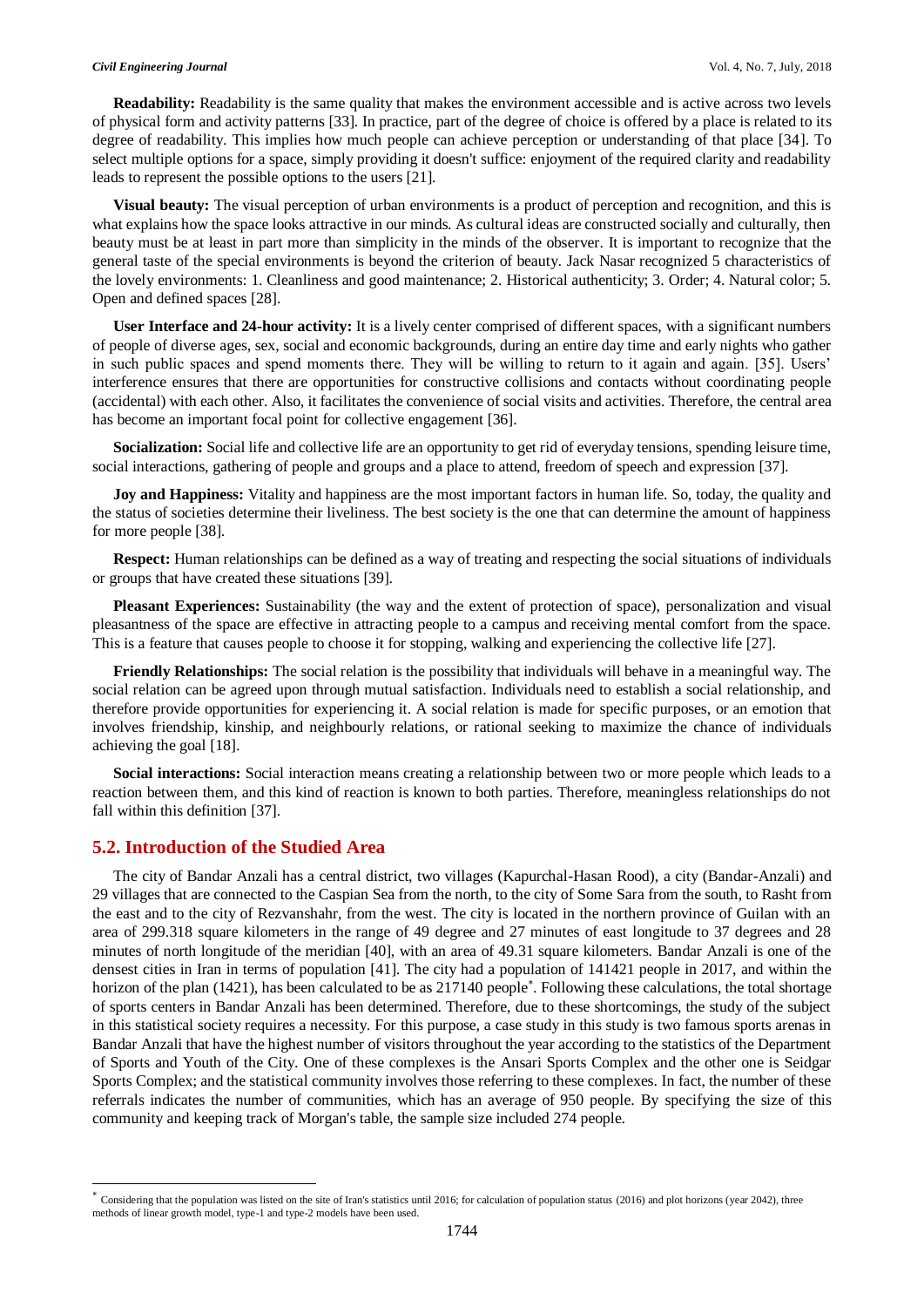According to the research hypotheses, a researcher-made questionnaire was developed and was distributed to the clients of the above-mentioned statistical community. In the following, the results of this measurement are evaluated.

# **6. Research Findings**

After questionnaires were collected, the data was extracted and entered into SPSS software, first the descriptive indexes of the data were estimated. The results of the questionnaire indicated that of the 274 individuals responded to the questionnaire, 170 individuals were women and 104 individuals were men. A higher percentage of them were within the age range of 21 to 40 years old, and the lowest percentages were those who were over the age of 61; the proportion of married people was higher than that single people. Also, a large proportion of respondents included students, people with governmental, free and unemployed ones in the community in terms of occupational segregation. The lower percentage was for the retirement group; in terms of education, people with a bachelor's degree had the highest proportion while people under the diploma had the smallest share.

Inferential statistics were used to test the inferential findings. In this research, the single group t parametric test was used according to the characteristics of the hypotheses and the type of data scales. To test the hypotheses, first, the average of hypothesized 15 was calculated based on the input data by SPSS. With determining other required statistical indicators, acceptance or rejection of assumptions depends on the assessment of the following three factors: the assumption that has the following three conditions is confirmed.

- 1. The calculated mean for the answers of the questions of each hypothesis should be more than the assumed mean\*.
- 2.The confidence level should be lower than 0.05 and the higher the difference, the hypothesis is more valid. If the confidence level exceeds 0.05, the hypothesis is rejected.
- 3.The upper and lower limits must be a positive number, and the larger the value, the value of t will be higher. If the upper and lower limits are negative, the hypothesis is rejected.

The data in Table 4 relates to the importance and priority of each of the executive actions proposed in each of the hypotheses for the subjects. Accordingly, the visual beauty variable with the mean of (23.25) and standard deviation of (4.99) was prioritized first, the security variable with mean of (23.11) and standard deviation of (4.63) was prioritized second , the social variability with the mean of (22.52) and standard deviation of (4.52) was prioritized third, the readability variable with the mean of (22.22) and standard deviations of (4.7) was prioritized fourth , and the users' interaction and 24-hour activity variable with mean of (21.62) and standard deviation of (4.81) was prioritized fifth. As a result, the hypotheses of this study were accepted.

| Mean  | The standard deviation | <b>Priority</b> |
|-------|------------------------|-----------------|
| 23.11 | 4.63                   | 2               |
| 22.32 | 4.57                   | 4               |
| 23.25 | 4.59                   | 1               |
| 21.62 | 4.81                   | 5               |
| 22.52 | 4.52                   | 3               |
|       |                        |                 |

**Table 4. The results of priority for each of the hypotheses based on their means and standard deviations**

With the significance of the variables was identified based on the results of the above analysis, the proposed model is presented in Figure 2.

l

<sup>\*</sup> Lists are ranked from one to five according to the Likert spectrum.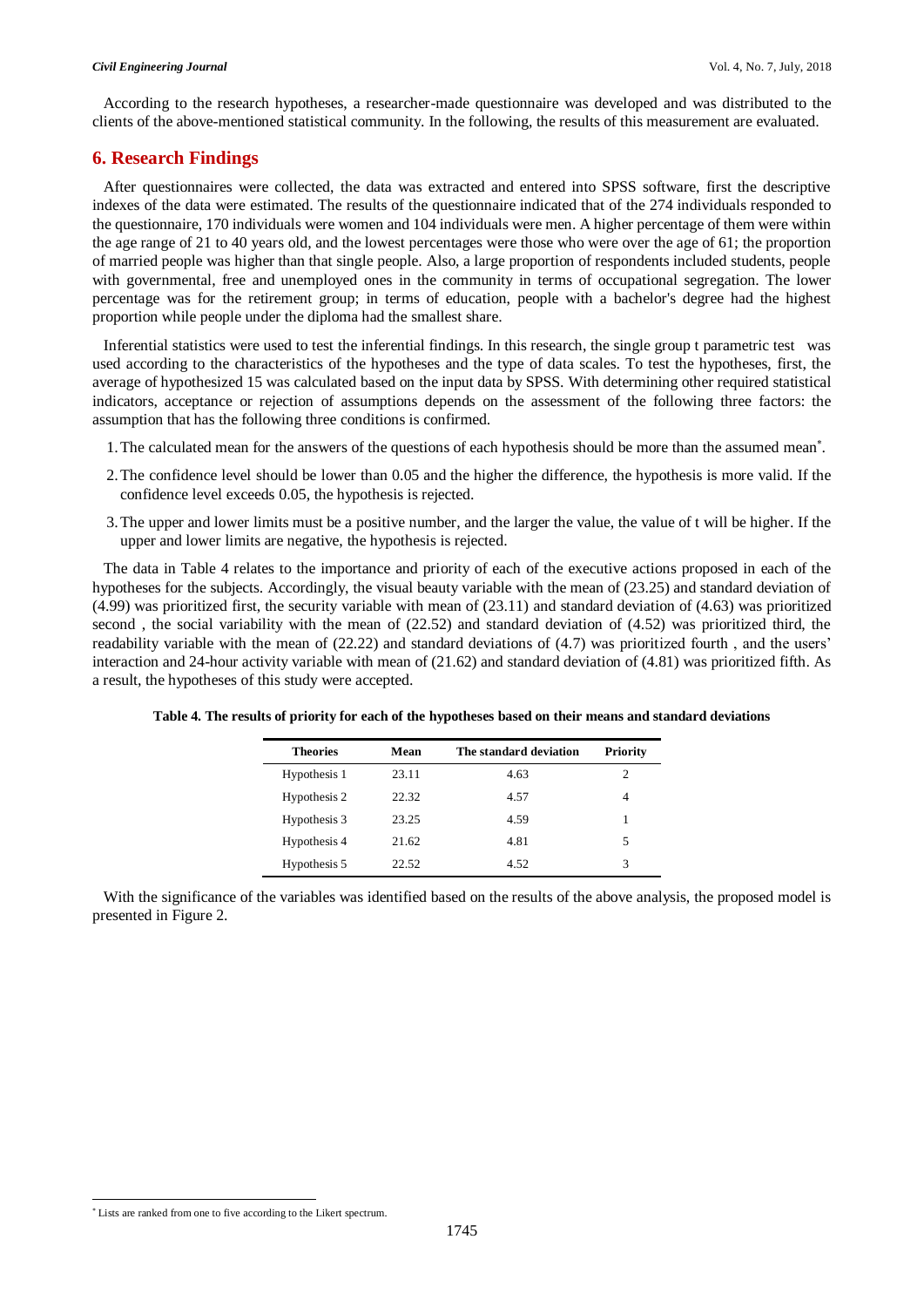

# **Figure 2. Proposed model**

According to the proposed model of research and the final ranking of the variables, the effective strategies for designing Bandar Anzali sports complex with regard to improving the environmental performance of the environment with the vitality promotion approach are presented in Table 5 following the adoption of relevant assumptions in accordance with the results of the questionnaires. The orders of these solutions are based on the highest percentage of the items in the questionnaire.

|  |  |  | Table 5. Designing solutions for enhancing the vitality in Bandar Anzali Sports Complex |  |
|--|--|--|-----------------------------------------------------------------------------------------|--|
|  |  |  |                                                                                         |  |

| <b>Variable</b>                                        | No.            | <b>Solution</b>                                                                                                                                                                                                                                  |
|--------------------------------------------------------|----------------|--------------------------------------------------------------------------------------------------------------------------------------------------------------------------------------------------------------------------------------------------|
| <b>Visual beauty</b><br><b>Pleasant</b><br>experiences | 1              | Using natural and cheerful colors associated with exercise activities and applying contrast in lighting and color in order to<br>increase the space detection capability.                                                                        |
|                                                        | $\overline{c}$ | Proximity with nature and natural elements (such as water and green spaces) and creating green corridors by providing<br>affordable access to spaces of complex.                                                                                 |
|                                                        | 3              | Open and defined spaces, such as making restaurant and an outdoor cafeteria in connection with both visual and<br>functional open spaces (such as terraces associated with these users).                                                         |
|                                                        | 4              | The use of defined geometric forms, such as the use of common geometric shapes associated with the performance of space.                                                                                                                         |
|                                                        | 5              | Empowering factors that have a historical authenticity in order to learn the technology history and identity, including<br>identification elements, such as Iranian elements, indigenous and memorials elements, and enhance them with lighting. |
|                                                        | 1              | Applying enough natural and artificial light to provide lighting and nightlife at night by installing appropriate lights.                                                                                                                        |
| <b>Security</b><br>Joy, vitality<br>and happiness      | $\overline{2}$ | Creating transparent clearings in some applications and enhancing the landscape with the use of large and long windows<br>corresponding to the type of activity and visibility to the green space.                                               |
|                                                        | 3              | Climate protection (protects pedestrians from wind, rain and sun), such as the outpost of the building to provide shelter and<br>shading.                                                                                                        |
|                                                        | $\overline{4}$ | Quick detection of components of an environment and quick communication between them, such as creating legible paths<br>through the use of understandable geometry, material, color, and light for these paths.                                  |
|                                                        | 5              | Visibility of public areas together with maintaining privacy through indexing these spaces using a variety of different<br>materials, such as assigning a different ride path for cyclists.                                                      |
|                                                        | $\mathbf{1}$   | Creating places for conversations among pedestrians, like the design of a place for sitting with flexible and proper sofa.                                                                                                                       |
| Sociability<br><b>Social</b><br>interactions           | $\overline{c}$ | Occurrence of collective events in open spaces with the possibility of communal activity for the audience, such as the ability<br>to perform group sports in the area.                                                                           |
|                                                        | 3              | Existence of physical and furniture functions for sitting in spaces for group activities.                                                                                                                                                        |
|                                                        | 4              | The ability to interact with the natural environment by creating semi-open spaces in relation to group of people and complex,<br>such as the use of the terrace and the porch as the intermediate space.                                         |
|                                                        | 5              | Availability of spaces with pauses, stops and focal points, both in access paths and in conjunction with the main spaces of the<br>complex.                                                                                                      |
| <b>Readability</b>                                     | $\mathbf{1}$   | Finding the easy entrance routes to different parts by indexing them with color, light and materials.                                                                                                                                            |
| <b>Respect</b>                                         | 2              | Easy accessibility to spaces, by considering the flooring and motorized paths adapted to the disabled individuals                                                                                                                                |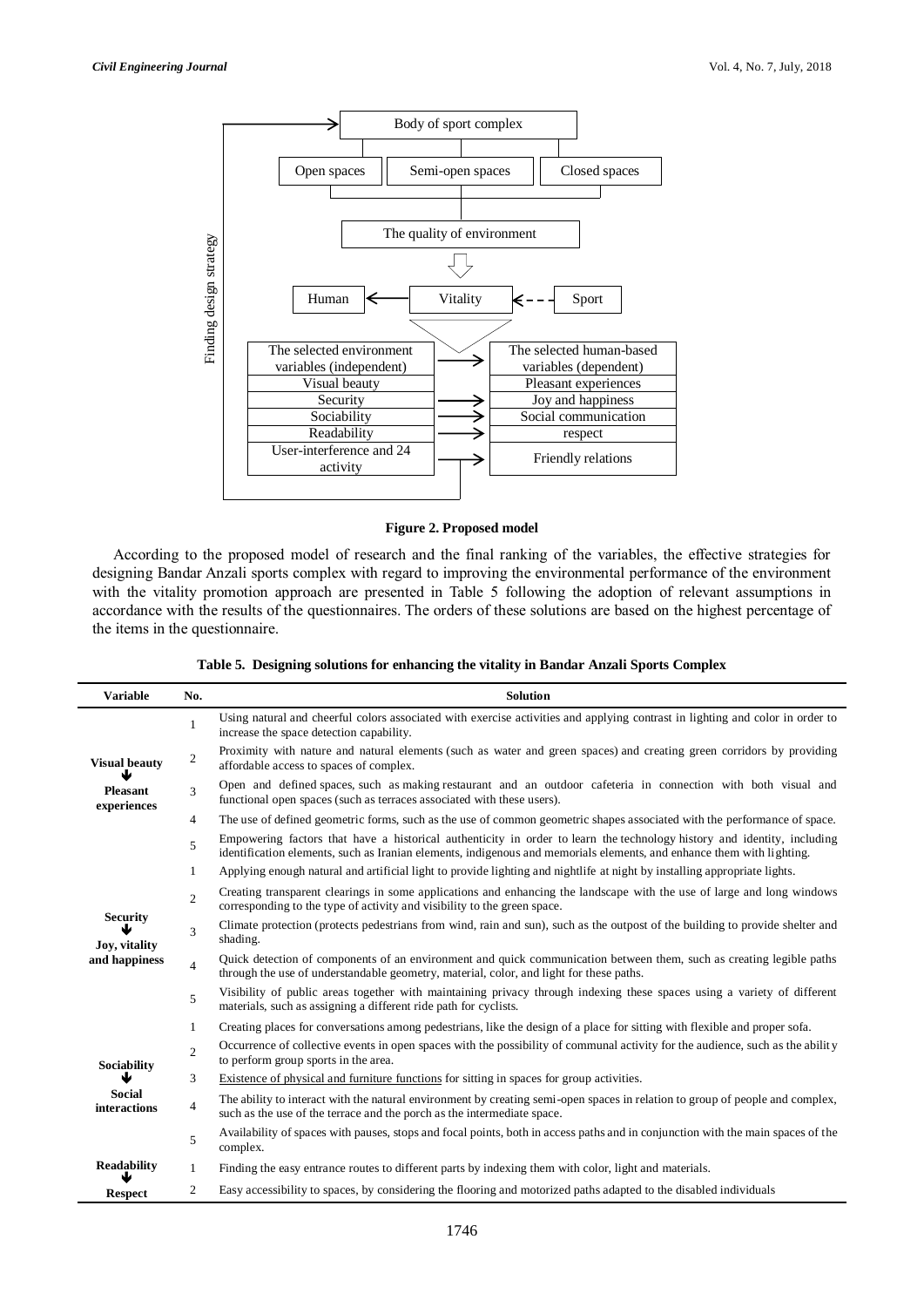|                                                  | 3              | The existence of spaces that provide people with an activity pattern, such as spontaneous and free community activities in the<br>gathering and waiting spaces of the complex.                                                                                                                                  |
|--------------------------------------------------|----------------|-----------------------------------------------------------------------------------------------------------------------------------------------------------------------------------------------------------------------------------------------------------------------------------------------------------------|
|                                                  | $\overline{4}$ | The use of familiar and understandable physical forms along with the use of elements and sports statues associated with<br>canvas and identity, such as the creation of a sports exhibition space centered on a myth (Sirus Ghayeghran).                                                                        |
|                                                  | 5              | The transparency of the complexity is conducted through the use of transparent materials such as glass and legible forms in<br>such a way that leads to the permeability of complexes.                                                                                                                          |
| $User -$<br>interference<br>24hour activity<br>₩ |                | Enabling and turning on the set even in non-use situations with the use of collective spaces, such as cafes, sports shops and<br>some 24-hour activities (answering to some activities at different hours of the day), and putting optical elements in the path.                                                |
|                                                  | 2              | Allocation of common space between different spaces, such as the formation of an intermediate space between two sports<br>spaces with the ability to distinguish access routes and the possibility of facing individuals, and the placement of playgrounds<br>for children whose parents are engaged in sports. |
|                                                  | 3              | Avoiding any privatization in public spaces, such as using open and flexible plans in some office spaces.                                                                                                                                                                                                       |
| Friendly<br>relations                            | $\overline{4}$ | The use of moving furniture in the social spaces to combine some of the spaces together.                                                                                                                                                                                                                        |
|                                                  | 5              | The presence of adjacent spaces with a variety of applications so that the possibility of integration between different<br>applications is created through the use of moving walls and partitions, such as the transformation of two small salons into a<br>larger lounge.                                      |

## **7. Conclusion**

Vitality is one of the main components of a qualified place. In order to promote vitality inside the designed environments, they must be able to meet the basic needs of humans. With considering two very important factors in space, namely the human being and the hierarchy of his needs and the qualities of designing a sports complex as a public space, the current research intended to address the various dimensions of vitality potential, which is one of the main components of the quality for the general environment; Also, the strengths and weaknesses of vitality's presence in space were regarded. The research tried to present a model through linking different views and theories by finding the most important human and environmental variables of the vitality and retrieving common concepts in order to identify a more comprehensive model and present the most effective spatial solutions, the possibility of using it in designing Bandar Anzali Sports Complex with an approach for promoting vitality. Such solutions as the following need to be regarded: applying natural and joyful colors to sporting activities, and creating contrast in lighting and color; making natural and artificial light enough to provide lighting and nightlife at night by installing appropriate lights; creating spaces for dialogue between sidewalks, like designing the sitting spaces with flexible furniture; Easily finding input routes to different parts by indexing them with color, light and materials; activating and turning on the lights of the complexes even when they are not in use (responding to some activities during different hours of the day); these solutions are prioritized along with other solutions presented in Table 5.

## **8. Funding**

This article is based on Mehraneh Aladini's MA thesis entitled as, "Designing a sports and recreational complex in Bandar Anzali for enhancing functional qualities toward vitality enhancement". It was instructed by engineer Mehrdad Amirnezhad Mozhdehi and Dr. Amir Reza Karimi Azeri at the University Campus 2, University of Guilan.

## **9. References**

[1] Sohangir, S. and Nasir Eslami, M.R. "patterns of creating space based on postmodern theoretical paradigms". Bagh-e Nazar, 11(28). (2015): 65-78.

[2] Heidari, A. A., Amir Hajjlo, A., Karkhane, M. and Ahmadi Fard, N. "Evaluation of the Parallel Role of Landscapes in Urban Quality, Case Study: District One of Tehran". Armanshahr, 6(11). (2013): 323-335.

[3] Khak Zand, M. and Aghabozorgi, K. "Measuring the components of urban space's quality by adjustment comparison of Iranian-Islamic and western approach". Islamic Architecture Research, 2(1). (2015): 131-145.

[4] Khasto, M. A. and Saeedi Rezvani, N. "Factors Influencing the Liveliness of Urban Spaces, Creating a Lively Urban Space Based on the Concept of Paid Shopping Center". Urban Identity, 4(6). (2010): 63-74.

[5] Ahmadi Marand, N. and Balilan Asl, L. "The importance of vitality in the quality of urban spaces and its determinants". International Conference on Human, Architecture, Civil and Urban Planning, Center for Strategic Studies in Architecture and Urban Planning, Tabriz, Iran, May 25, (2016): 1-7.

[6] Hashempour, P. and kayini, L. "The vitality and standards in architecture". International Conference on Architecture, Urban Planning, Civil Engineering, Art, Environment, The Future Horizon and Looking to the Past, Institute of Art and Architecture, Tehran, Iran, March 8, (2016): 1-10.

[7] Pourmohammadi, M. and Asadi, a. "Urban Liveliness, Concept and Its Components". National Conference on Architecture and Sustainable Urban Landscape, International Institute for Architectural and Urban Studies, Mehraz City, Mashhad, Iran, April 30, (2015): 1-7.

[8] Moein, M. (2002), two-volume dictionary of Moein, by: Azizullah Alizadeh, Edna Publishing ins., Tehran.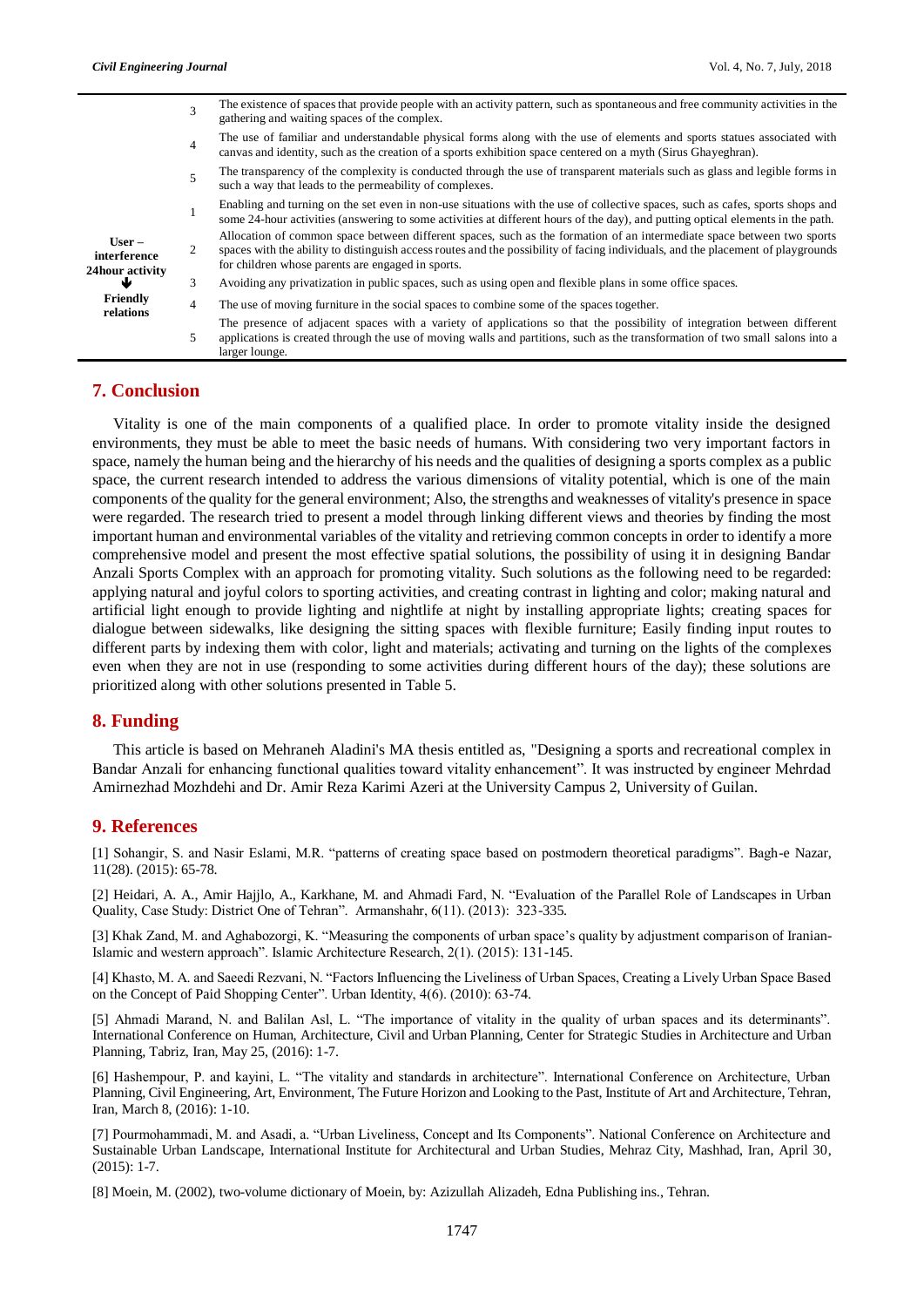[9] Shahivandi, A., Qale Noei, M. and Alipour Esfahani, m. "Study of the physical characteristics and its effect on the vitality and survivability of old urban areas. Case study of Sonbolestan neighborhood of Isfahan". Iranian Restoration and Architecture, 5(9). (2016): 13-26.

[10] Rezaei, N., Mohammadzadeh, R. and Omranipour, A. "Evaluation of social quality of open and semi-open communication pathways in university campuses, case study: Campus of Kashan University". Iranian Architectural Studies, 1(10). (2017): 183-206.

[11] Hamidi, h. and Ismail Zadegan, N. "Factors Affecting the Efficiency of Urban Park (With Emphasis on Its Performance and Vitality). Case Study: Eller Baghi Park, Urmia City". Environmental Science and Technology, 17(1). (2016): 91-102.

[12] Sajjadzadeh, H., Etesamian, R. and Khazaie, l. "Manifestation of the concept of introversion in Iranian markets". Islamic Architects Research, 3(3). (2016): 34-45.

[13] Alizadeh, H., Abdi, M.H. and Rahimi Kake Joob, A. "Strategic for Upgrading Strategies for Spaces that are for spending the leisure time Case Study: Recreational Complex of Didpahe of Sanandaj". Urban Studies, 1(4). (2013): 55-68.

[14] Zohreh Vendian, K. and Abrahamid, F. "Presentation of the proposed model for the location of sports grounds by using the integration of GIS and multi-criteria decision-making methods (MCDM)". Sports Management Studies, 5(21). (2013): 111-126.

[15] Abasgholipour A., Shahbazi M. And Bagherzadeh, F. "The Study of Documentary Styles and Motivation of Elite and Sub Elite Athletes in Individual Sports". Behavioral Movement, 6(2). (2015): 75-92.

[16] Ramezani, A. and Nazarian Madavani, A. "Relationship between Safety of Places and Sports Facilities from Students' Perspectives with the Prevalence of Sports Damages". Sports Management Studies, No. 21, (2014): 173-194.

[17] Dadashpour, e. and Rushani, p. "Evaluation of interpersonal interaction and living environment in new neighborhoods using objective and subjective quality assessment". Urban Studies, 2(6). (2014): 3-15.

[18] Taghvaiie, A.A. and Marufi, s. and Ghahreman, S. "Evaluation of the Impact of Urban Environmental Quality on Social Relations of Citizens, Case Study: Abkouh neighborhood, Mashhad City". Naghsh-e Jahan, 3(1). (2012): 43-54.

[19] Golkar, K. "Components of Urban Design Quality". Soffeh, 11(32). (1999): 38-65.

[20] Bazundi, F and Shahbazi, M. "The role of vitality in creating the citizens' mental image and the extent of utilizing urban space (Case study: Pathways of Sepahsalar St. of Tehran)". City Landscape Research, 1(1). (2015): 33-43.

[21] Behzadfar, M. and Mahmoudi Kordestani, p. "The Paper on Quality Design of Public Urban Space (Azadimadar)". Armanshahr, 2(3). (2009): 32-48.

[22] Johnson, SD, Azemati, S., Elyasi, N. and Mozaffar, F. "The Effect of the Vitality Level of University Campuses on Increasing Social Interactions and Makin". Asian Conference on Environmental-Behavior Studies, Chung -Ang University, Seoul, S. Korea, (2014): 225-233.

[23] Ammanit, M. and Ferrari, P. "Vitality Affects in Daniel Stern's Thinking-A Psychological and Neurobiological Perspective". Infant Mental Health, Number 5, (2013): 367-375. doi: 10.1002/imhj.21405.

[24] Reza Nezhad Kazhdehi, D. "Designing a Recreational and Commercial Complex within the Range of Sagharisazan of Rasht City for the Purpose of Nourishing and Improving Texture and Creating a Sense of Vitality Based on Behavioral and Environmental Patterns". Master's thesis, University of Guilan, Faculty of Architecture and Arts, Rasht, Iran (2013).

[25] Habibi, D. "Investigating the Factors Affecting the Decreasing the sense of vitality and Resilience in Historic and old Texture, Case Study: Sangesiah District of Shiraz". Iranian Islamic city, No. 14. (2013): 75-80.

[26] Khak Zand, M. and Baghalian, A. "Investigating the Factors Affecting the Promotion of Social Interactions in Outdoor and Semi-Detached Residential Complexes (Case Study: Residential Complex of District 22)" Iranian Architecture and Urban Design, 7(11). (2017): 19-28.

[27] Daneshpour, S.A. and Charkhcian, m. "Public spaces and factors affecting collective life". Bagh-e Nazar, 4(7). (2007): 19-28.

[28] Motevali, M. "The article examines the quality of beauty in the urban landscape based on the concept of consecutive views Case Study Dar Abad of Tehran tourism route". Armanshahr, 3(5). (2009): 123-139.

[29] Harirchi, M. and Forotan, m. "The role of residential spaces in the promotion of vitality: the study of the correlation between the characteristics of the architecture of communal spaces and vitality in residential complexes". Third International Congress of Civil, Architecture and Urban Development, Permanent Secretariat of the International Congress on Civil Engineering, Urban Architecture and Development, Shahid Beheshti University, Tehran, Iran, Dec. 10,(2016): 1-11.

[30] Barani, S. and Rashidi Sharifabad, S. "Promoting vitality in the architecture of children's educational and artistic spaces by analyzing perceived effective factors in the environment". International Human Conference, Architecture, Civil and Urban, Center for Strategic Studies in Architecture and Urban Planning, Tabriz, Iran, May 25, (2016): 1-5.

[31] Borna, B., Rahbarimanesh, K. and Nahrir, H. "The Impact of the Environment on Individual's Liveliness". National Conference on Urban and Architectural Humanities, Islamic Azad University Qazvin, Qazvin, Iran, Dec. 9, (2013): 1-13.

[32] Azamati, H.R., Sabahi, S, and Azamati, S. "Environmental Factors Affecting Students' Satisfaction from Educational Spaces". Naghsh-e Jahan, 2(1). (2011): 31-42.

[33] Dorostkar, O. and Majed, h. "Analysis of the recreational quality of urban open space development based on the users' satisfaction of space (case study: Monirie Square of Tehran)". Iranian Journal of Architecture and Urban Design, 7(11). (2016): 29- 39.